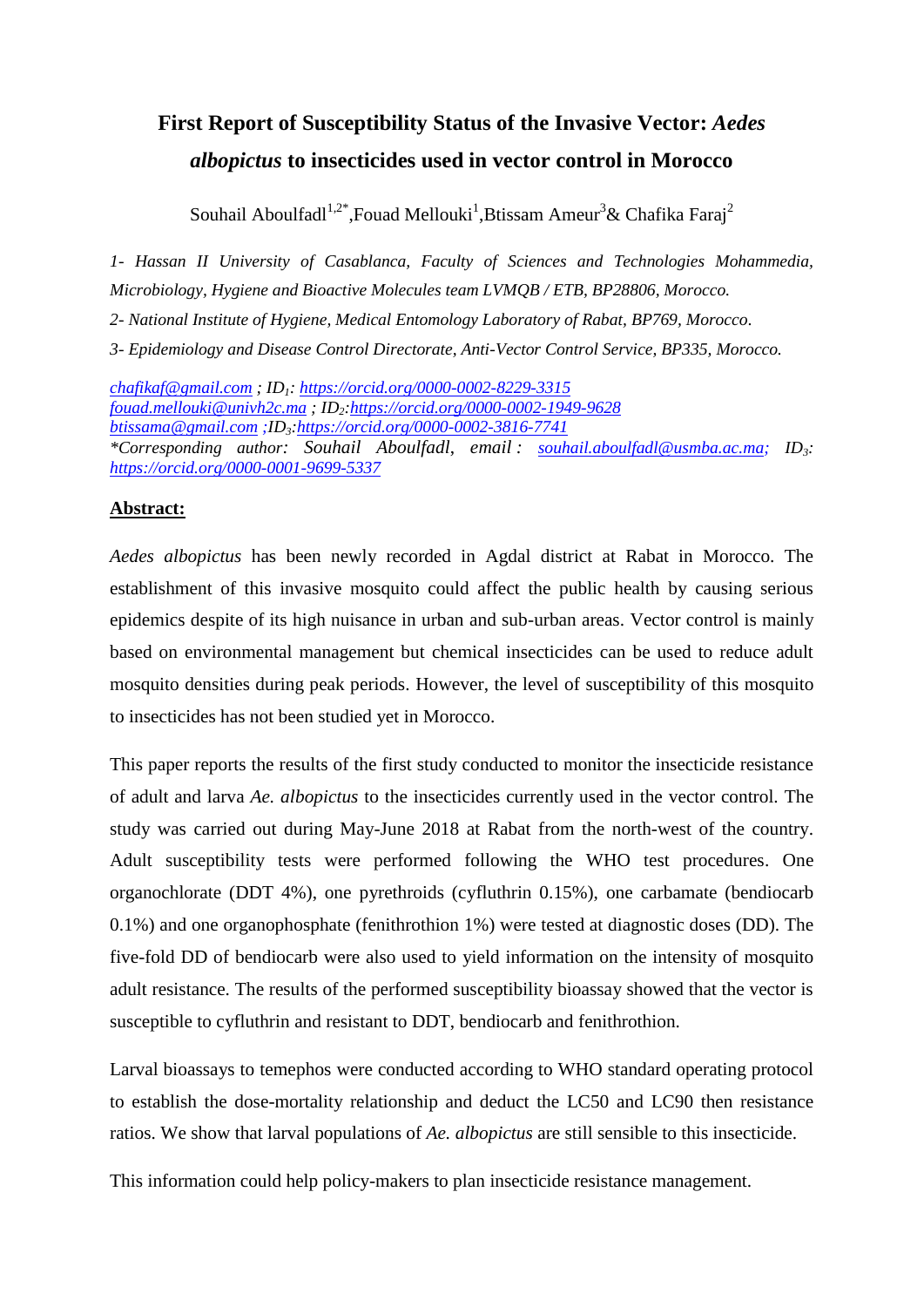# **Introduction:**

*Aedes albopictus* is an invasive mosquito called also *Stegomyia albopicta* (Diptera: Culicidae) originally from the south-eastern part of the Asian continent (Petrić et al. 2017). This mosquito has proved an aggressive human and day biting behavior in addition to its high plasticity, thing that has allowed it to colonize a wide range of breeding sites worldwide. It has been established in Europe, in the Mediterranean region more particularly, since the 1990s, and after that it spread more widely to Africa then to the Americas and now occurs in all inhabitable continents (Marcombe et al. 2014). Two well-known ways of species spreading has been reported repeatedly which are eggs and adult's introduction in ornamental plants and used tires and through vehicle bodies respectively. In plus, climatic and environmental changes as well as the continuous globalization facilitate the spread of this invasive mosquito. In Morocco *Ae. albopictus* was first reported in 2015 in the garden of a private dwelling in the Agdal district in the capital Rabat (Bennouna et al., 2016). It was subsequently found in other sites in the same Agdal district and in the neighboring Souissi district (Faraj et al. 2018). The latter authors suggested that quite possibly Agdal district represent the entry point of this species in Morocco.

Following this notification, local authorities regularly conduct mosquito control campaigns against adults using pyrethroids in public spaces. They also carry out awareness campaigns for the benefit of the inhabitants of the district to incite them to eliminate or treat indoor breeding sites.

Unfortunately, the levels and distribution of *Ae. albopictus* susceptibility to insecticides has not been studied in Morocco. Thus, to improve control measures and to provide a rational framework for choosing the suited insecticide, this study has been undertaken. It aimed to investigate and to give basic data about the susceptibility status of this species to insecticides currently used in vector control.

## **Materials & methods:**

## Mosquito sampling, rearing and identification:

Mosquitoes used in our tests come from eggs collected during May-June 2018 at Rabat. Five ovitraps less than 500 m apart were placed on a street of the Agdal neighborhood in Rabat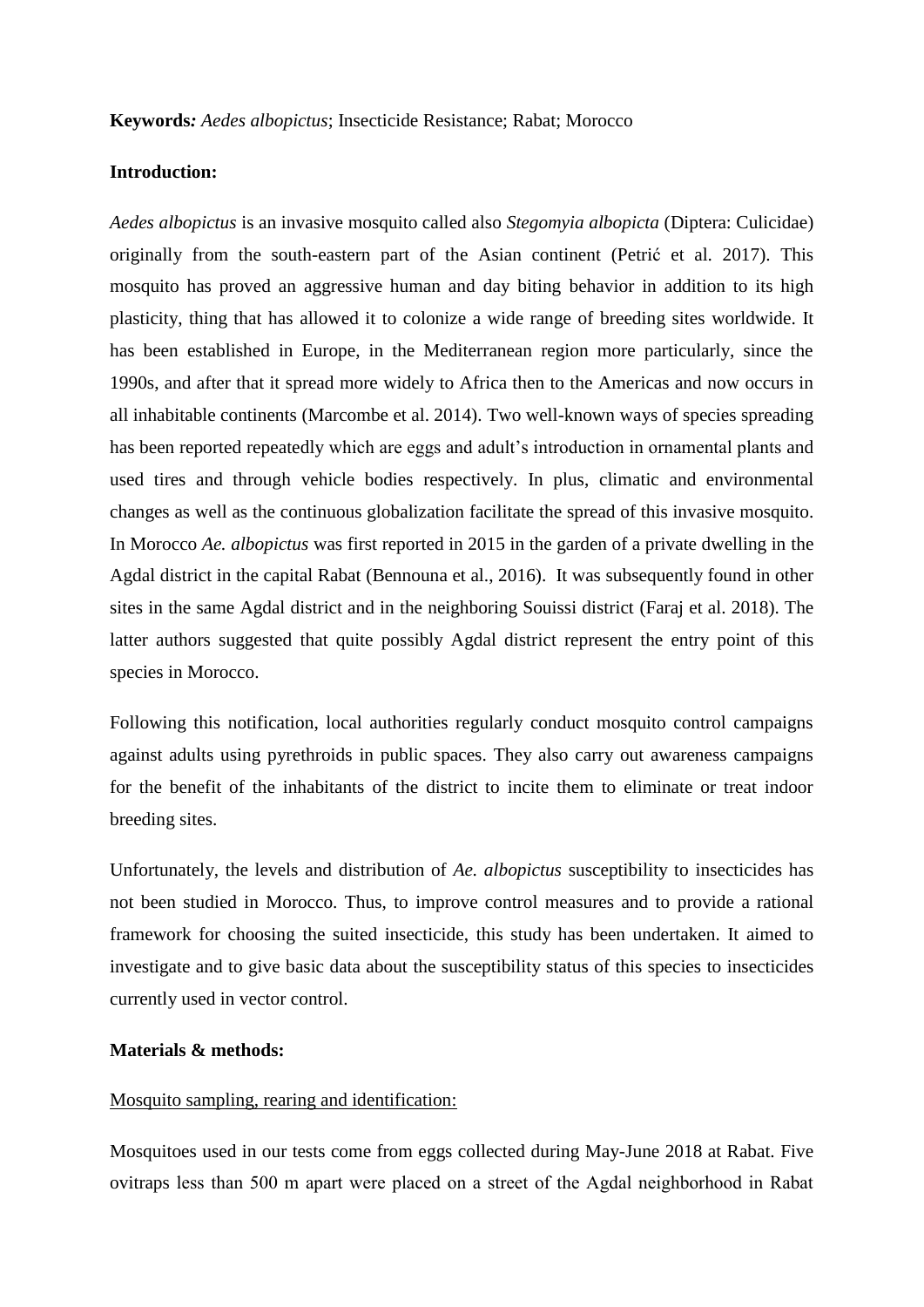$(33\degree59\degree20.900$  N,  $6\degree51007.900$ W). Ovitraps were checked for eggs once a week and were brought back to the insectary. After hatching, larvae were supplied every 2 days with a yeast tablet dissolved in 1L of dechlorinated tap water. All immature stages were reared at  $25 \pm 2^{\circ}$ C. Emerging adults were collected by mouth aspirator, transferred to netting cages (30 x 30 x 30 cm) and maintained at  $28\pm1$  °C, 80% relative humidity. Adults designated for breeding were fed by 5% agarose solution and the ones designated for bioassays were kept unfed. Larvae were identified under microscope using the taxonomic key : the Mosquitoes of Europe Software (MousEurope) (Schaffner et al. 2001).

# Larval Bioassays:

We studied the state of susceptibility of *Ae. albopictus* to temephos, this insecticide belonging to organophosphate family is authorized in the fight against larvae in indoor breeding sites in Morocco. Bioassays were carried out following WHO standard procedures to establish the dose-mortality relationship and to calculate lethal concentrations  $LC^{50}$  and  $LC^{95}$ (concentrations involving, resp., the death of 50% and 95% of the tested population) (WHO, 2017). Tests were carried out on the third and fourth instar larvae. Ranges of 5 concentrations of temephos and control were prepared to determine the  $LC^{50}$  and  $LC^{95}$  for the tested population. For each dilution, 5 replicates were done, with 25 larvae each. Larvae were placed in 99 mL of water; 1 mL of adequate concentration of temephos was then added. After 24 hours of exposition at ambient temperature (21-22 *◦*C) without feeding, alive and dead larvae were counted.

#### Adult Bioassays:

Bioassays were performed following WHO protocols (WHO, 2016b). Unfed *Ae. albopictus* females of 3-5 days old were tested against four insecticides belonging to four classes as follows: cyfluthrin 0.15% (pyrethroid), DDT 4% (organochloride), bendiocarb 0.1% (carbamate) and fenithrothion 1% (organophosphate).We determined the resistance intensity by using  $5\times$  DD of bendiocarb (0.5%). In each experiment 20 unfed females were placed in OMS tubes containing the insecticide treated papers with 5 replicates per test. Two controls were used for each test containing insecticide untreated papers and 20 non-fed females each (Aboulfadl et al. 2020). Tested mosquitoes were then provided with 10% sugar solution and maintained at  $28 \pm 2$  °C and  $80 \pm 10$ % RH, and then overall mortality was observed after 24 hours. The knock-down time  $(KdT_{50}$  and  $KdT_{90}$  indicating 50% and 90% of knocked-down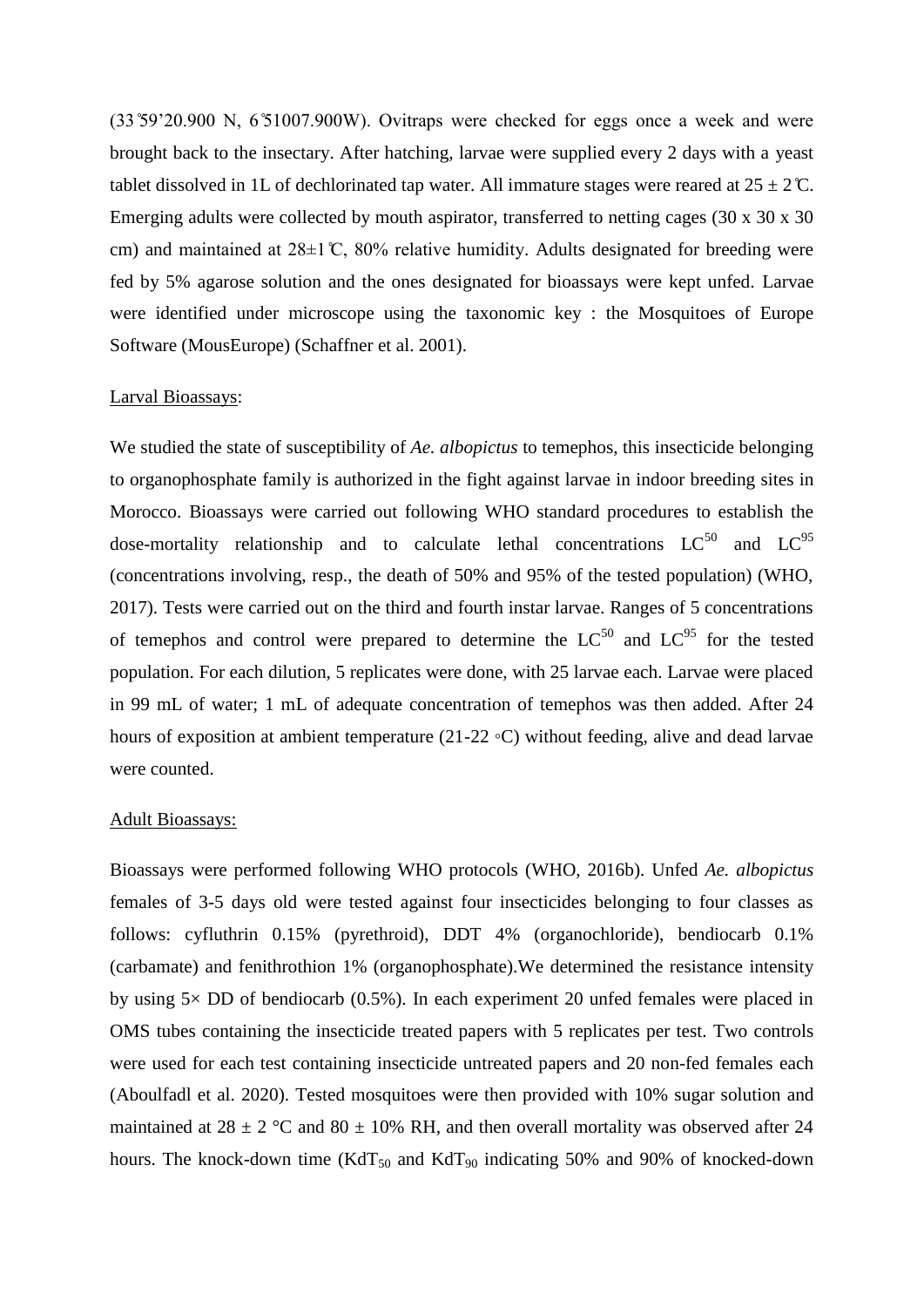tested populations respectively) was calculated for pyrethroids and organochlorine exposed mosquitoes using WinDL32 software (Giner et al., 1999).

#### Data analysis:

We performed larval bioassay data using Log-probit analysis software, WinDL version 2.0, to fit a linear regression between the log of the insecticide concentration and the probit of mortality and to estimate thelethal concentrations (LC50 and LC90) with their95% confidence intervals (CI) (Giner et al.1999). Larval mortality rates were corrected using Abbott's formula (Abbott 1925) in case of control mortality is greater than 5% but less than 20%.

Based on the LC90 obtained from larval bioassays,we calculated resistance ratios (RR) by dividing values for the tested strains by those of the susceptible strain. Susceptible strain data were obtained from Ishak et al. (2015) study.

We considered a mosquito population susceptible when RR90 was less than 2, potentially resistant when RR90 was between 2 and 5, and resistant when RR90 was over 5 (Kamgang et al. 2011). Resistance is considered high when calculated RR90 values  $> 10$ , moderate when 5\_RR90 \_ 10 and low when RR90 <5 (Mazzarri and Georghiou 1995).

Concerning adult bioassay, the WHO criteria were adopted for distinguishing between resistance/susceptibility status and resistance intensity of the tested mosquito populations (WHO, 2016b). When more than 98% mortality at DD was observed, the population was considered "susceptible", less than 90%; the population was considered "resistant". Mortality of 98–100% at the 5xDD indicates low resistance intensity. Mortality of <98% but  $\geq$  98% at the 10×DD, resistance intensity is moderate and when mortality <98% at the  $10\times$  DD, resistance intensity is high.

## **Results:**

## Susceptibility of *Aedes albopictus* larvae

Our results showed that the *Agdal* strain presented an  $LC_{50}$  which is equal to 0.0065 mg/L very close to the  $LC_{50}$  of the sensitive strain VCRU from Malaysia ( $LC_{50}= 0.006$ ), and an  $LC_{90}$  which is equal to 0.010 mg/L with a very low resistance ratio (RR) of 1.08 compared to the susceptible strain VCRU (Table 1).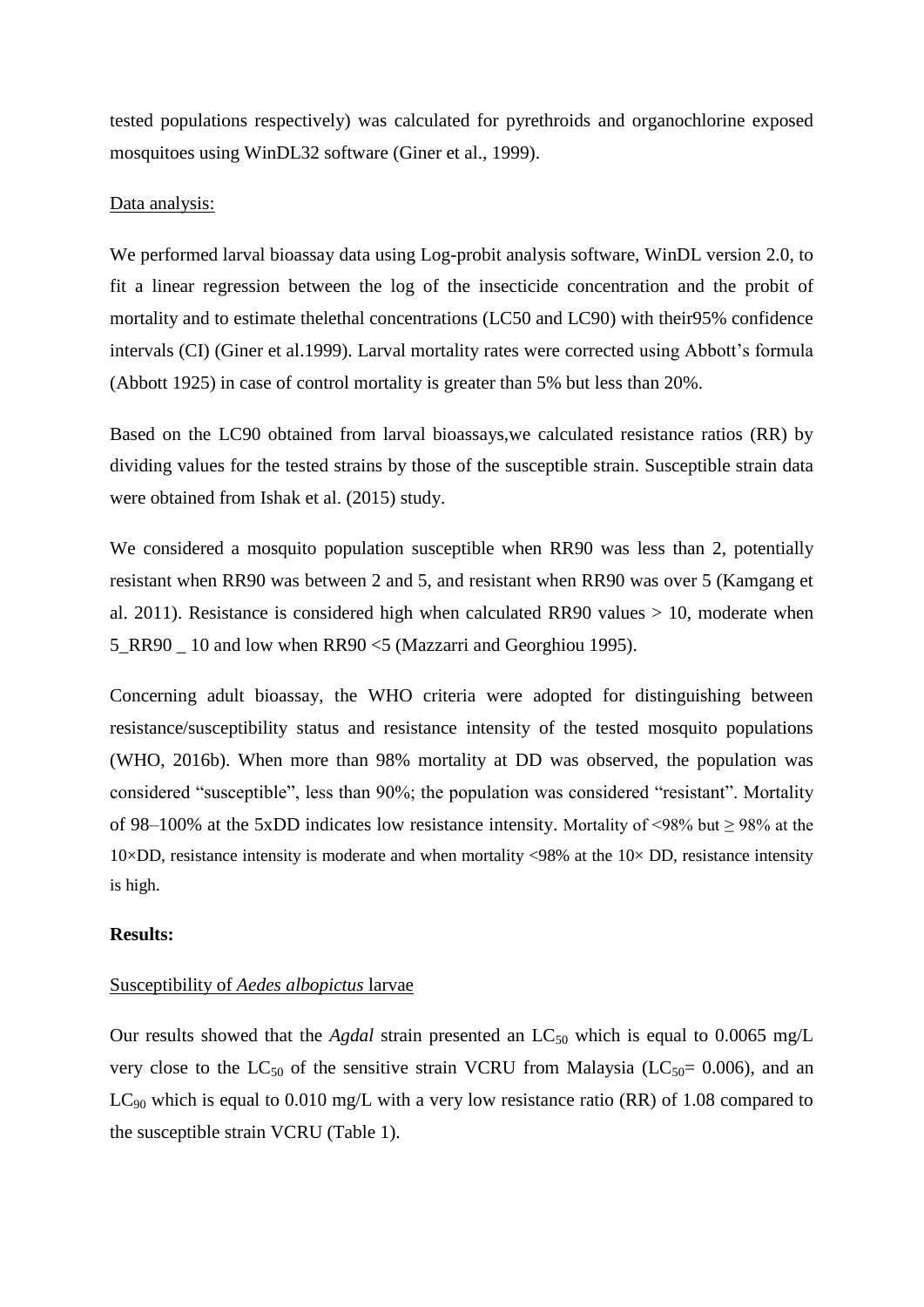| Concentrations $(mg/L)$                    | $CL^{50}$ (mg/L)<br>$\bf{IC}$ | $CL^{90}$ (mg/L)<br>$\bf{IC}$ | CL <sup>100</sup><br><b>Observed</b> | $RR^{50}$ | $CL^{50}$ VCRU<br>strain | <b>Statut</b> |
|--------------------------------------------|-------------------------------|-------------------------------|--------------------------------------|-----------|--------------------------|---------------|
| $0.005$ ; $0.007$ ; $0.01$ ;<br>0.017:0.02 | 0.0065<br>$[0.0018 - 0.023]$  | 0.010<br>$[0.006 - 0.018]$    | 0.017                                | .08       | 0.006                    |               |

**Table 1:** Susceptibility of *Aedes albopictus* larvae to temephos in the Rabat region.

Susceptibility of *Aedes albopictus* adult

Results showed that adult populations of *Ae albopictus* studied were resistant to the OC, OP and CX families, but completely susceptible to the PYRs. The lowest observed mortality was against DDT4% and equal to 67%, while the highest mortality was against bendiocarb 0.1% and fenithrothion 1% and equal to 92%. The populations exposed to cyfluthrin 0.15% showed complete susceptibility with 100% mortality. In addition, we calculated the time of knockdown induced by DDT and cyfluthrin and we showed that the knockdown time  $KdT_{50}$ and KdT<sub>90</sub> are variable depending on the active ingredient of the insecticide used. The KdT<sub>50</sub> of DDT 4% has a value of 142 which indicates strong resistance in the tested population. Regarding the KdT<sub>50</sub> of cyfluthrin 0.15%, its value ( 16.2) is considerably lower than that of DDT. The resistance intensity of *Ae. albopictus* adults to carbamates was low with a mortality rate of 100% after being exposed to bendiocarb 0.5%.

**Table2: Susceptibility bioassays results of the of adult** *Ae. albopictus* **mosquitoes to organochlorines, pyrethroids, carbamates and organophosphates respectively in the region of Rabat.**

| <b>Insecticides</b> | Rabat |                 |                  |               |               |  |  |
|---------------------|-------|-----------------|------------------|---------------|---------------|--|--|
|                     | N     | <b>TKd50</b>    | <b>TKd90</b>     | %Mr           | <b>Statut</b> |  |  |
|                     |       | [IC]            | [IC]             |               |               |  |  |
| <b>DDT 4%</b>       | 102   | 142             | 378              | 67            | $\mathsf{R}$  |  |  |
|                     |       | $[15.8 - 1274]$ | $[12.4 - 11495]$ |               |               |  |  |
| Cyfluthrin          | 100   | 16.2            | 22.5             | 100           | S             |  |  |
| 0.15%               |       | $[11.9 - 20]$   | $[18.5 - 35.3]$  |               |               |  |  |
|                     |       | %Mr             |                  | <b>Statut</b> |               |  |  |
|                     | N     |                 |                  |               |               |  |  |
| <b>Bendiocarb</b>   | 92    |                 | 92               |               | $\mathsf{R}$  |  |  |
| 0.1%                |       |                 |                  |               |               |  |  |
| <b>Bendiocarb</b>   | 100   |                 | 100              |               | RI:LR         |  |  |
| 0.5%                |       |                 |                  |               |               |  |  |
| Fenithrothion       | 97    |                 | 92               |               | $\mathsf R$   |  |  |

Legend : N : Number of mosquitoes ;  $KdT_{50}$  : Time of which 50% of the tested population suffers a Knock down; KdT<sub>90</sub>: Time of which 90% of the tested population suffers a Knock down; %Mr: Mortality percentage ; RI : Resistance intensity; LR : Low resistance; IC: 95% confidence interval.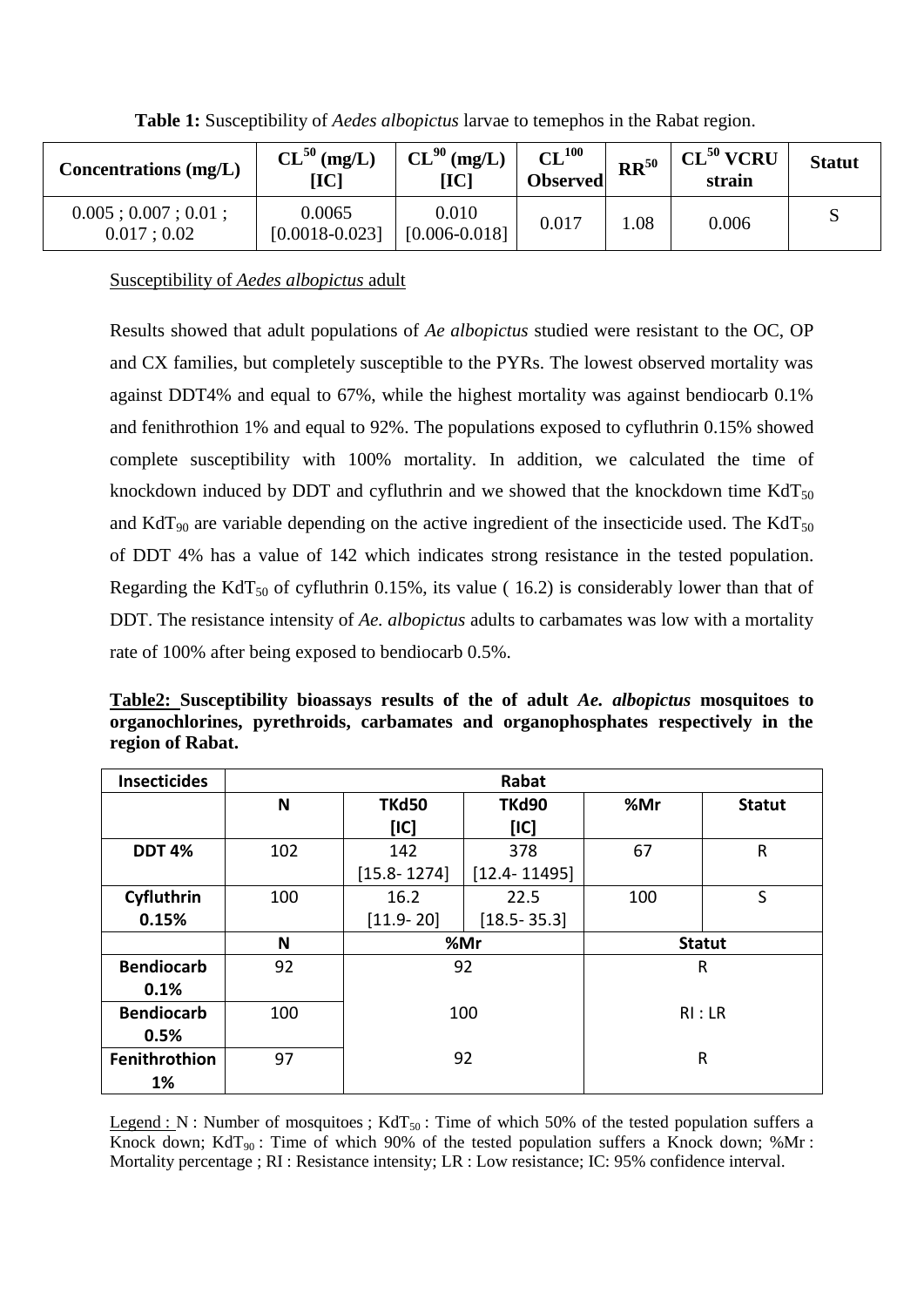#### **Discussion:**

Our study is the first in Morocco that provides basic data on the larval and adult susceptibility status of the tiger mosquito *Ae. albopictus*. To our knowledge, there are no data available on the susceptibility of this species in Mediterranean Africa either. The objective of this study was to characterize and quantify the intensity of the Moroccan population resistance to the insecticides currently used in vector control strategies in the country. It showed that the larvae are fully susceptible to temephos whereas the adults are susceptible to cyfluthrin but resistant to DDT, bendiocarb and fenitrothion. The intensity of resistance was low to bendiocarb.

In Morocco, the main insecticides recommended to control mosquitoes are temephos, which is used against larvae, and pyrethroids, which are used against adults. For these two insecticides, we observed a normal susceptibility of the tested population. These insecticides can therefore continue to be used by vector control services while continuing to regularly monitor the evolution of vector susceptibility to these products. The use of temephos is obviously only recommended if the physical control methods which aims to eliminate the breeding sites, are not appropriate.

Early physical and environmental actions will likely prevent the development of resistance within larval populations and ensure successful and effective use of this insecticide for a long time.Our results agree with many previous ones who showed the susceptibility of *Ae. albopictus* against temephos in Asia, America and Europe (Dalla et al. 1994; Lee et al. 1998; Rohani et al. 2001; Marcombe et al. 2014; Mohiddin et al. 2015; Sivan et al. 2015 and Bharati and Saha, 2017). However, larval populations have shown a high resistance to temephos in countries where they are subjected to prolonged exposure in the field (Ranson et al. 2010; Vontas et al. 2012; Gómez et al. 2011 Sivan et al. 2015; Arslan et al. 2016; Rath et al. 2018; Su et al. 2019; Li et al. 2020).

One of the most important findings of our study is the low mortality, and therefore high resistance, of the *Ae. albopictus* adults to DDT although this insecticide has not been used in vector control for decades. Resistance to this insecticide has been previously described in previous studies (Singh et al. 2013; Arslan et al., 2016; Li et al. 2020; Wan-Norafikah et al. 2021).

The two most widely recognized mechanisms of insecticide resistance are voltage-gated channel modification (knockdown resistance mutation; *kdr*) and the overproduction of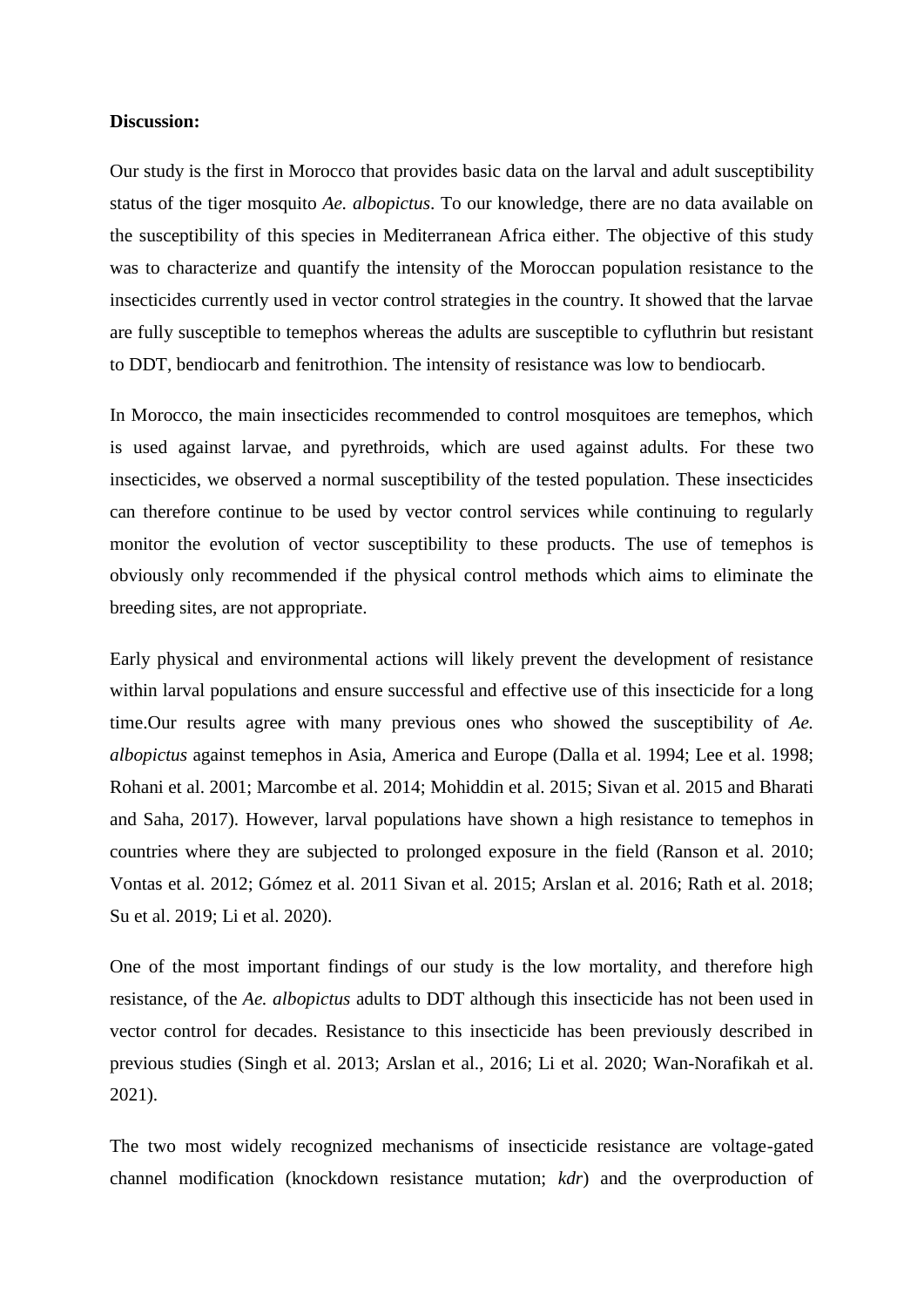detoxification enzymes (Auteri et al. 2018). Even though DDT target sodium channels, resistance mechanisms are not specific to this particular insecticide family but to pyrethroid insecticide also. However, no resistance to cyfluthrin was detected in this species, which confirms that the resistance observed for DDT is totally metabolic.

The susceptibility of *Ae. albopictus* to cyfluthrin is consistent with previous studies reporting relative susceptibility of this species to pyrethroids in India, Malaysia, Thailand, Cameroon, Greece and Italy (Vontas et al. 2012). However, moderate to high resistance was observed in *Ae. albopictus* in several regions of the world (Ishak et al. 2015; Li et al. 2020; Gómez et al. 2011; Su et al. 2019; Arslan et al. 2016; Wan-Norafikah et al. 2021). Resistance to bendiocarb and fenitrothion has been observed in other countries (Sivan et al. 2015). However, no resistance to bendiocarb was detected in this species in Cameron (Yougang et al. 2020). *Ae.albopictus* showed no resistance to fenitrothion in studies carried out in India (Ranson et al. 2010), Thailand (Chuaycharoensuk et al. 2011) and Cameroon (Kamgang et al. 2011).

In our study, the susceptibility observed in larval populations against temephos and adult populations against cyfluthrin is mainly due to the absence of insecticide pressure and the scarcity or absence of resistant individuals.On the other hand, the resistance expressed in the adult phenotype of *Ae. albopictus* from Rabat against bendiocarb and fenitrothionis nascent and requires early management. Because of the absence of any chemical control by public hygiene services at the time when we carried out the tests, this resistance could not be induced, by the selection pressure triggered by localities. Thus, it is most likely due to a resistant genetic ancestor whose descent was transported to Morocco. It may be due to many mechanisms, in particular metabolic, cuticular or by target site modification. The synergist PBO4% results cannot be interpreted because the mortality percentage of mosquitoes exposed to bendiocarb 0.1% only was greater than 90%.Other additional studies must be carried out to demonstrate the resistance mechanisms in adult populations.

It is quite clear that the *Agdal* strain does not show cross-resistance between PYR and DDT, which means that resistance to DDT is most likely not linked to the kdr gene or to a common enzyme. So, in order to maintain the current static state of susceptibility of larvae and adults to temephos and pyrethroids respectively, it requires strong government involvement to be careful with insecticide application and provide more alternative methods of control.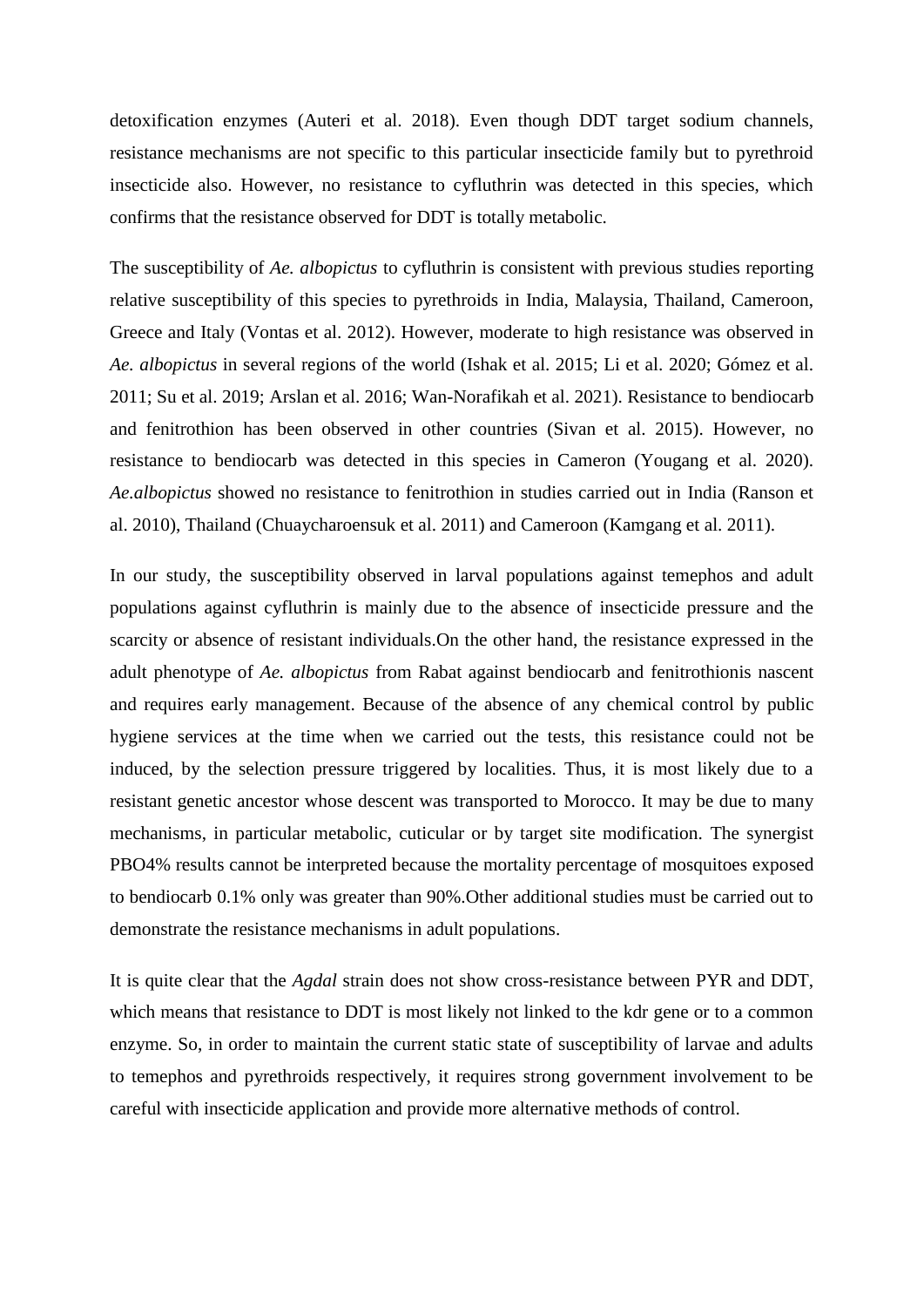This is the first report of the susceptibility status of *Ae. albopictus* from Morocco, that gives basic data that will help the authorities to monitor the species in order to be able to effectively manage the resistance that has appeared within individuals and therefore maintain the durability and effectiveness of chemical insecticides, or to also act profitably in the event of an epidemic or possible epizootics.

# **Conclusion:**

The presence of *Ae. albopictus* mosquito in the Moroccan capital threats the public health by possible transmission of arboviruses and will induce an economic burdenwhether it was spread across the country. Our work represents the first study in Mediterranean Africa on the susceptibility status of the Moroccan populations to the four classes of chemical insecticides most used in public health. Our results have shown susceptibility in *Ae. albopictus* larvae to temephos and resistance in adult population against carbamates, organochlorides and organophosphates but a susceptibility against pyrethroids.Despite of the susceptibility shown against pyrethroids and temephos, the surveillance of the susceptibility status of this species and its distribution should be a public health priority for the country to avoid the resistance development or the mosquito invasion in other cities.

# **References:**

Amraoui F, Krida G, Bouattour A, Rhim A, Daaboub J, et al. 2012. *Culex pipiens*, an Experimental Efficient Vector of West Nile and Rift Valley Fever Viruses in the Maghreb Region.*PLoS ONE*. 7(5): e36757.

Angelini P, Macini P, Finarelli AC, Pol C, Venturelli C, Bellini R, et al. Chikungunya epidemic outbreak in Emilia-Romagna (Italy) during summer 2007.*Parassitologia.*2008;50:97–8.

Arslan A, Rashid Rathor H, Uzair Mukhtar M, Mushtaq S, Bhatti A, Asif M, Arshad I & Farooq Ahmad J. (2016). Spatial distribution and insecticide susceptibility status of dengue vector mosquitoes in Rawalpindi, Pakistan. *J Vector Borne Dis* 53, pp. 136–143

Auteri M, La Russa F. Blanda V. and Torina A. (2018). Insecticide resistance associated with kdr mutations in Aedesalbopictus: An update on worldwide evidences. *BioMed Res Int*. Article ID 3098575, 10 pages[.https://doi.org/10.1155/2018/3098575](https://doi.org/10.1155/2018/3098575)

Bennouna, A., T. Balenghien, H. El Rhaffouli, F. Schaffner, C. Garros, L. Gardès, Y. Lhor, S. Hammoumi, G. Chlyeh, and O. FassiFihri. 2017. First record of *Stegomyiaalbopicta*(= *Aedesalbopictus*) in Morocco: a major threat to public health in North Africa? *Med. Vet. Entomol.* 31: 102–106.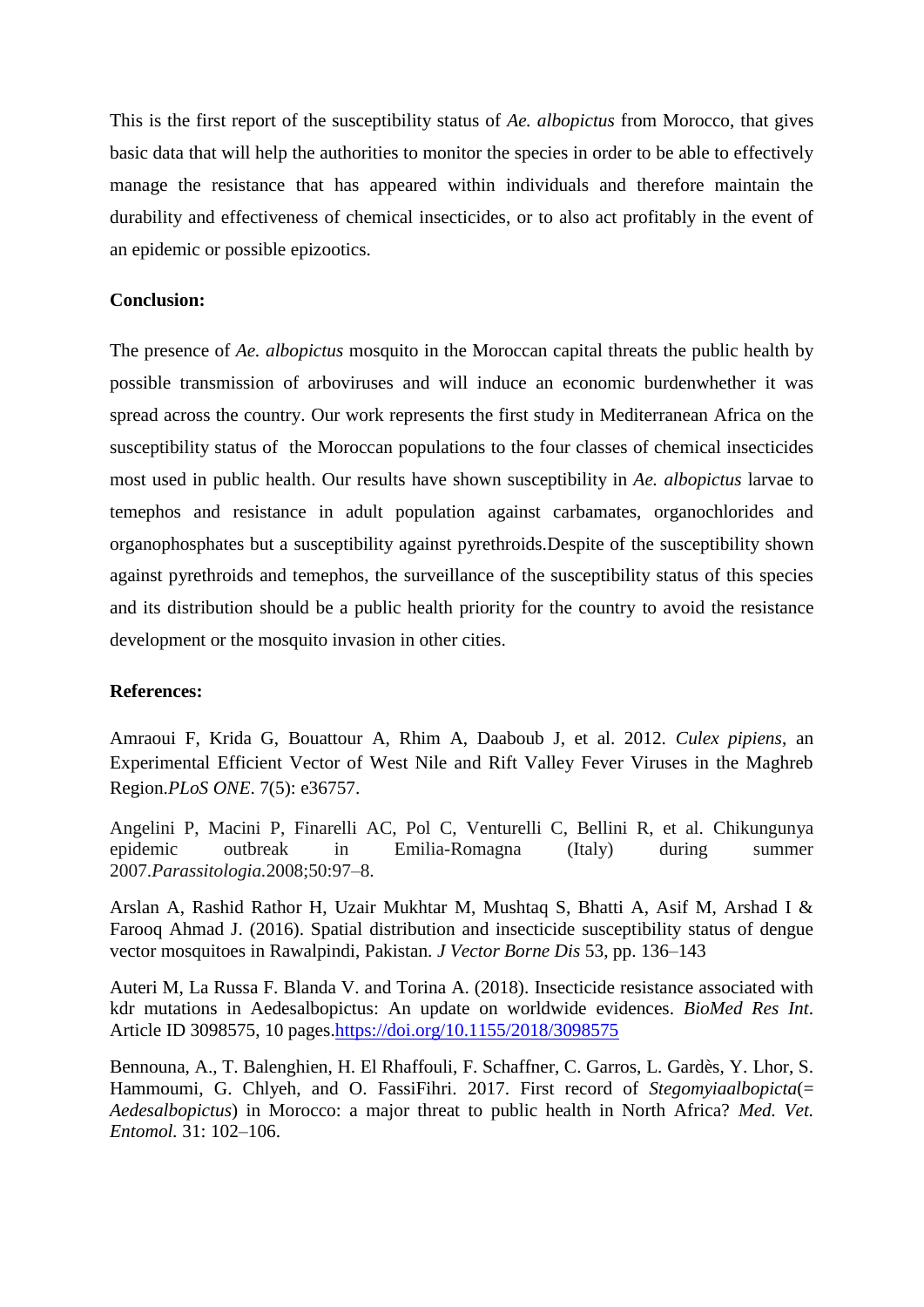Bharati M. and Saha D. (2017). Insecticide susceptibility status and major detoxifying enzymes activities in *Aedesalbopictus*(Skuse), vector of dengue and chikungunya in Northern part of West Bengal, India. ActaTropic[ahttp://dx.doi.org/10.1016/j.actatropica.2017.02.029](http://dx.doi.org/10.1016/j.actatropica.2017.02.029)

Bonizzoni M, Gasperi G, Chen X, James AA. (2013). The invasive mosquito species *Aedesalbopictus*: current knowledge and future perspectives. *Trends Parasitol*. 29:460–8.

Bouattour A, Khrouf F, Rhim A, M'ghirbi Y (2019). First Detection of the Asian Tiger Mosquito, *Aedes (Stegomyia) albopictus* (Diptera: Culicidae), in Tunisia. *Journal of Medical Entomology,* XX(X), 1–4. doi: 10.1093/jme/tjz026

Center for Disease Control. CDC Key—Mosquitoes: Pictorial Key to US Genera. https ://www.cdc.gov/nceh/ehs/Docs/Picto rial\_Keys/Mosqu itoes.pdf.

Chuaycharoensuk T., Juntarajumnong W., Boonyuan W., Bands M., Akratanakul P., Thammapalo S., Jirakanjanakit N., Tanasinchayakul S., Chareonviriyaphap T. (2011). Frequency of pyrethroid resistance in *Aedesaegypti*and *Aedesalbopictus*(Diptera: Culicidae) in Thailand, *Journal of Vector Ecology*. 36 : 204–212.

DallaPozza, G., and G. Majori. 1992. First record of *Aedesalbopictus*establishment in Italy*. J. Am. Mosq. Control Assoc*. 8: 318–320.

Delatte, H., C. Paupy, J. Dehecq, J. Thiria, A.B. Failloux, and D. Fontenille. (2008*). Aedesalbopictus,*vector des virus du Chikungunya et de la Dengue à la Reunion : Biologie et Contrôle. Parasite.15 : 3-13.

Delatte H, Dehecq JS, Thiria J, Domerg C, Paupy C, Fontenille D. (2008). Geographic distribution and developmental sites of *Aedesalbopictus* (Diptera: Culicidae) during a Chikungunya epidemic event. *Vector Borne Zoonotic Dis*. 8(1):25–34. Epub 2008/01/04.https://doi.org/10.1089/vbz.2007.0649 PMID: 18171104.

Delatte H, Toty C, Boyer S, Bouetard A, Bastien F, Fontenille D (2013). Evidence of habitat structuring *Aedesalbopictus* populations in Reunion Island.*PLoSNegl Trop Dis.* 7(3):e2111.

Faraj C, Ameur B, Himmi O, Sarih M, Herrak T, Harrak R, Ouahabi S, Mustapha K, Wahabi R, Maaroufi A. (2018). Enquête entomologique sur les vecteurs des arbovirus: Zika, Dengue et Chikungunya au Maroc, 2016-2017. *Bulletin d'Epidémiologie et de Santé Publique*, Volume 56, N 76.

Giner M, Vassal C, Kouaik Z, Chiroleu F, Vassal JM. (1999). Win DL version 2.0. (Paris: CIRAD-CA, U.R.B.I/M.A.B.I.S.

Grard, G., M. Caron, I. M. Mombo, D. Nkoghe, S. Mboui Ondo, D. Jiolle, D. Fontenille, C. Paupy, and E. M. Leroy. 2014. Zika virus in Gabon (Central Africa) – 2007: a new threat from *Aedesalbopictus*? *PLoSNegl. Trop. Dis*. 8: e2681

Gómez A, Seccacini E, Zerba E, Licastro S. (2011). Comparison of the insecticide susceptibilities of laboratory strains of *Aedesaegypti* and *Aedesalbopictus. Mem Inst Oswaldo Cruz,* Rio de Janeiro, Vol. 106(8): 993-996.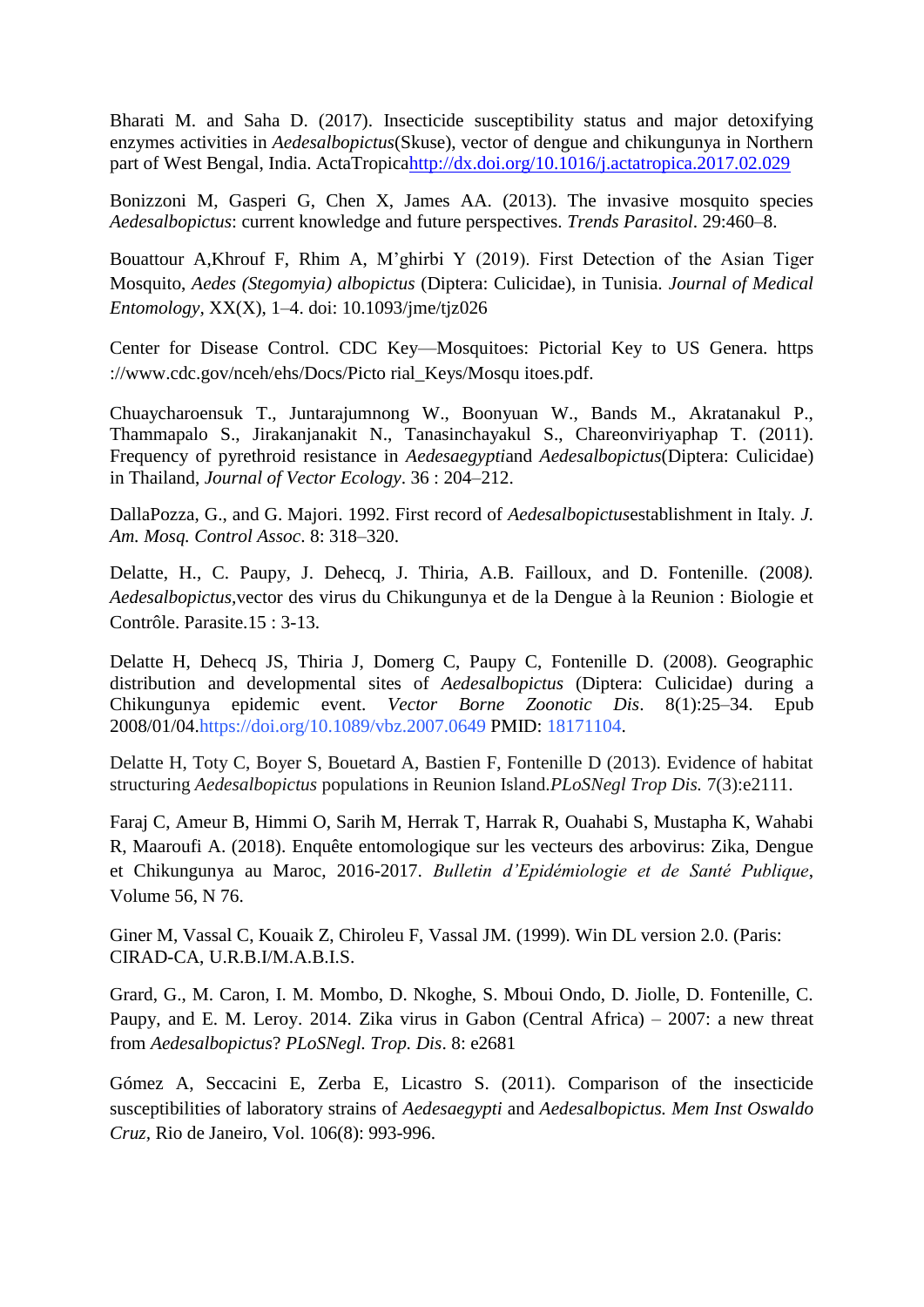Ishak IH, Jaal Z, Ranson H, Wondji CS. (2015). Contrasting patterns of insecticide resistance and knockdown resistance (kdr) in the dengue vectors *Aedesaegypti* and *Aedesalbopictus* from Malaysia.*Parasit Vectors*. 8(1):181.

Kamgang B., Marcombe S., Chandre F., Nchoutpouen E., Nwane P., Etang J., Corbel V., Paupy C. (2011). Insecticide susceptibility of *Aedesaegypti*and *Aedesalbopictus* in Central Africa, *Parasites and Vectors*.4 :79–86.

Kampango A, Abilio AP. The Asian tiger hunts in Maputo city—the first confirmed report of *Aedes (Stegomyia) albopictus* (Skuse, 1895) in Mozambique (2016). *Parasit Vectors.* 9:76. https://doi.org/10.1186/s13071-016-1361-4 PMID: 26856329

Lafri I, Bitam I, Beneldjouzi A, Ben MMH. 2014. An inventory of mosquitoes (Diptera: Culicidae) in Algeria. *SocZool Fr* 139 (1-4): 255-261.

Lee et al. 1998; Lee HL, Limo W. A re-evaluation of the susceptibility of fieldcollected*Aedesaegypti*(Linnaeus) larvae to temephos in Malaysia. Mosq Born Dis Bull. 1989;6:91–96.

Li Y, Zhou G, Zhong D, Wang X, Hemming-Schroeder E, David RE, Lee MC, Zhong S, Guohui Yi, Liu Z, Cuie G and Yanb G. (2020). Widespread multiple insecticide resistance in the major dengue vector *Aedesalbopictus* in Hainan Province, China. *Pest Management Science* published by *John Wiley & Sons Ltd* on behalf of *Society of Chemical Industry*. DOI 10.1002/ps.6222

Lwande OW, Obanda V, Lindstrom A, Ahlm C, Evander M, Naslund J, et al. (2020). Globetrotting *Aedesaegypti*and *Aedesalbopictus*: risk factors for arbovirus pandemics. Vector Borne Zoonotic Dis. 20:71–81.

Marcombe S, Farajollahi A, Healy SP, Clark GG, Fonseca DM (2014). Insecticide Resistance Status of United States Populations of *Aedesalbopictus* and Mechanisms Involved.*PLoS ONE*  9(7): e101992. doi:10.1371/journal.pone.0101992

Medlock JM, Hansford KM, Versteirt V, Cull B, Kampen H, Fontenille D, et al. An entomological review of invasive mosquitoes in Europe.*Bull Entomol Res*. 2015; 105(6):637– 63. https://doi.org/10.1017/S0007485315000103 PMID: 25804287.

Mohiddin A, MdLasim A, FatmaZuharah W. (2016).Susceptibility of *Aedesalbopictus* from dengue outbreak areas to temephos and *Bacillus thuringiensis* subsp. *Israelensis*.*Asian Pac J Trop Biomed*; 6(4): 295–300 295<http://dx.doi.org/10.1016/j.apjtb.2016.01.006>

Ngoagouni C., Kamgang B., Brengues C. et al., "Susceptibility profile and metabolic mechanisms involved in *Aedesaegypti* and *Aedesalbopictus* resistant to DDT and deltamethrin in the Central African Republic," *Parasites & Vectors*, vol. 9, no. 1, pp. 1–13, 2016.

Paupy C, Delatte H, Bagny L, Corbe V, Fontenille D (2009) *Aedesalbopictus*, an arbovirus vector: from the darkness to the light. *Microbes Infect* 11:1177–1185

Petrić M, Lalić B, Duchevne E, Djurdjević V, Petrić D (2017) Modelling the regional impact of climate change on the suitability of the establishment of the Asian tiger mosquito (*Aedesalbopictus*) in Serbia. *Clim Chang* 142(3–4):361–374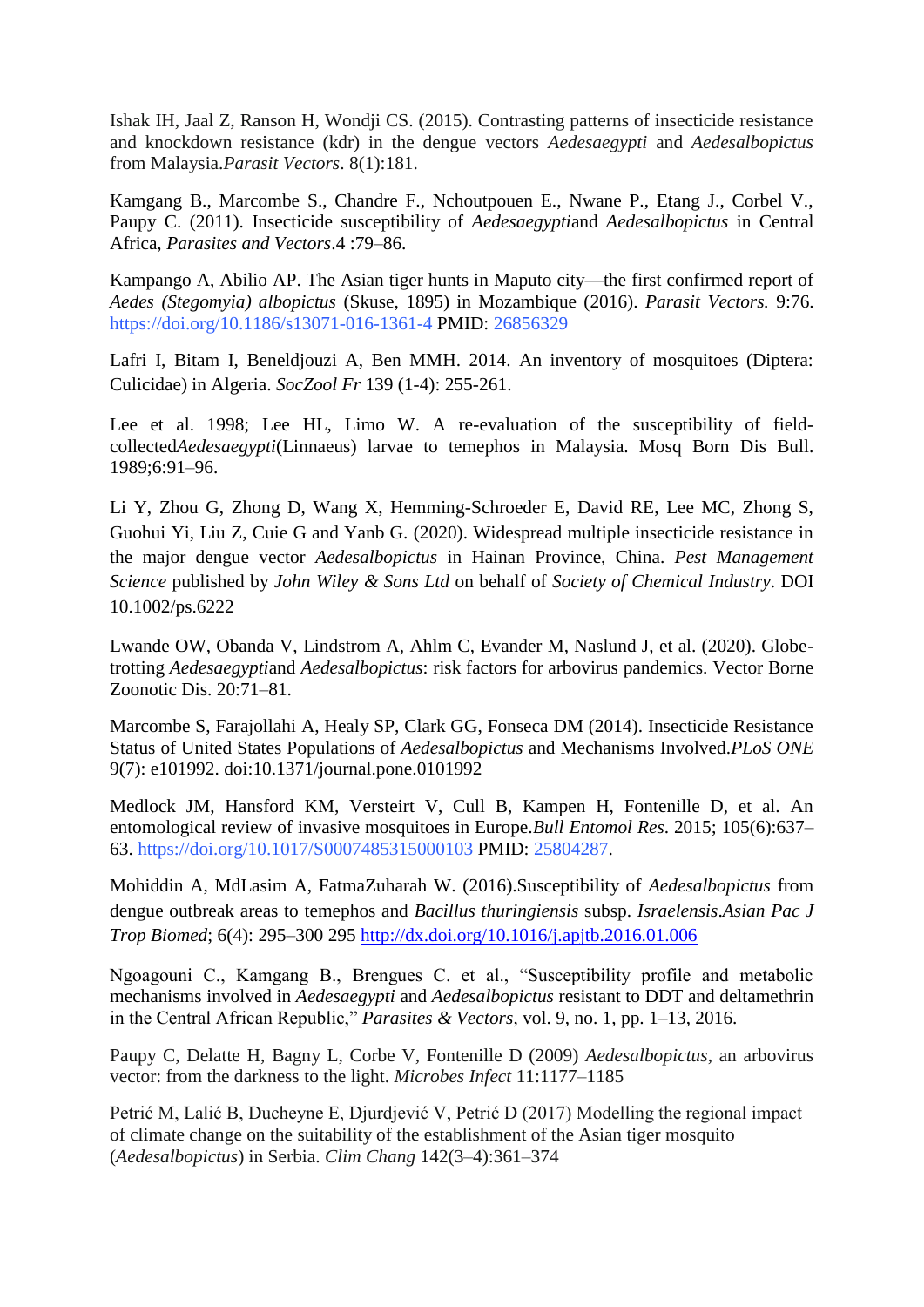Ranson H, Burhani J, Lumjuan N, Black IV WC 2010. Insecticide resistance in dengue vectors.*TropIKA.net* [serial on the Internet]. 1 (1) pp. 1-12. Available from: journal.tropika.net/scielo.php?script=sci\_arttext&pid=S2078 86062010000100003&lng=en&nrm=iso.

Rath et al. 2018; A. Rath, I.Mohanty, and R. K.Hazra, " Insecticide susceptibility status of invasive," *Pest Management Science*, vol. 74, no. 6, pp. 1431–1440, 2018.

Rohani A. Chu W. L. Saadiyah I. Lee H. L. and Phang S. M. (2001). Insecticide resistance status of *Aedesalbopictus* and *Aedesaegypti* collected from urban and rural areas in major towns of Malaysia. Tropical Biomedicine 18(1): 29-39

Schaffner F, Angel G, Geoffroy B, Hervy J.P, Rhaim A and Brunhes J. (2001).The mosquitoes of Europe.(c) Copyright 2001 IRD / EID Méditerranée ISSN 1142-2580.

Singh RK.,Haq S., Kumar G., Mittal PK., and Dhiman RC. (2013). Insecticide-susceptibility status of dengue vectors*Aedesaegypti* and *Aedesalbopictus* in India: a review. Dengue Bulletin – Volume 37. ISSN 0250-8362

Sivan A., Shriram A. N., Sunish I. P. &Vidhya P. T. (2015). Studies on insecticide susceptibility *of Aedesaegypti* (Linn) and *Aedesalbopictus* (Skuse) vectors of dengue and chikungunya in Andaman and Nicobar Islands, India.*ParasitolRes* DOI 10.1007/s00436-015-4717-3

Su X, Guo Y, Deng J, Xu J, Zhou G, Zhou T, et al. (2019) Fast emerging insecticide resistance in *Aedesalbopictus* in Guangzhou, China: Alarm to the dengue epidemic. PLoSNegl Trop Dis 13(9): e0007665.<https://doi.org/10.1371/journal.pntd.0007665>

Succo T, Leparc-Goffart I, Ferré JB, Roiz D, Broche B, Maquart M et al (2016) Autochthonous dengue outbreak in Nîmes, south of France, July to September 2015. *Eurosurveillance* 21(21):30240

Vontas J, Kioulos E, Pavlidi N, Morou E, della Torre A, Ranson H. (2012). Insecticide resistance in the major dengue vectors *Aedesalbopictus* and *Aedesaegypti*. *Pest Biochem Physiol*. 104(2):126–31.

Wan-Norafikah O., Nazni W.A, Lee H.L., Zainol-Ariffin P., Sofian-Azirun M. (2010).Permethrin resistance in *Aedesaegypti* (Linnaeus) collected from Kuala Lumpur, Malaysia*, J. Asia Pac. Entomol.* 13. 175–182.

Wan-Norafikah O, Dhang Chen C, Sofian-Azirun M. Organochlorines and organophosphates susceptibility of *Aedesalbopictus*Skuse larvae from agricultural and non-agricultural localities in Peninsular Malaysia.(2021). Saudi Journal of Biological Sciences 28. 1010–1016

WHO.Monitoring and managing insecticide resistance in *Aedes*mosquito populations.Interim guidance for entomologists.World Health Organization WHO/ZIKV/VC/16.1, 2016. 2016.

(WHO, 2016) World Health Organization, *Test Procedures for Insecticide Resistance Monitoring in Malaria Vector Mosquitoes*, WorldHealth Organization, Geneva, Switzerland, 2016.